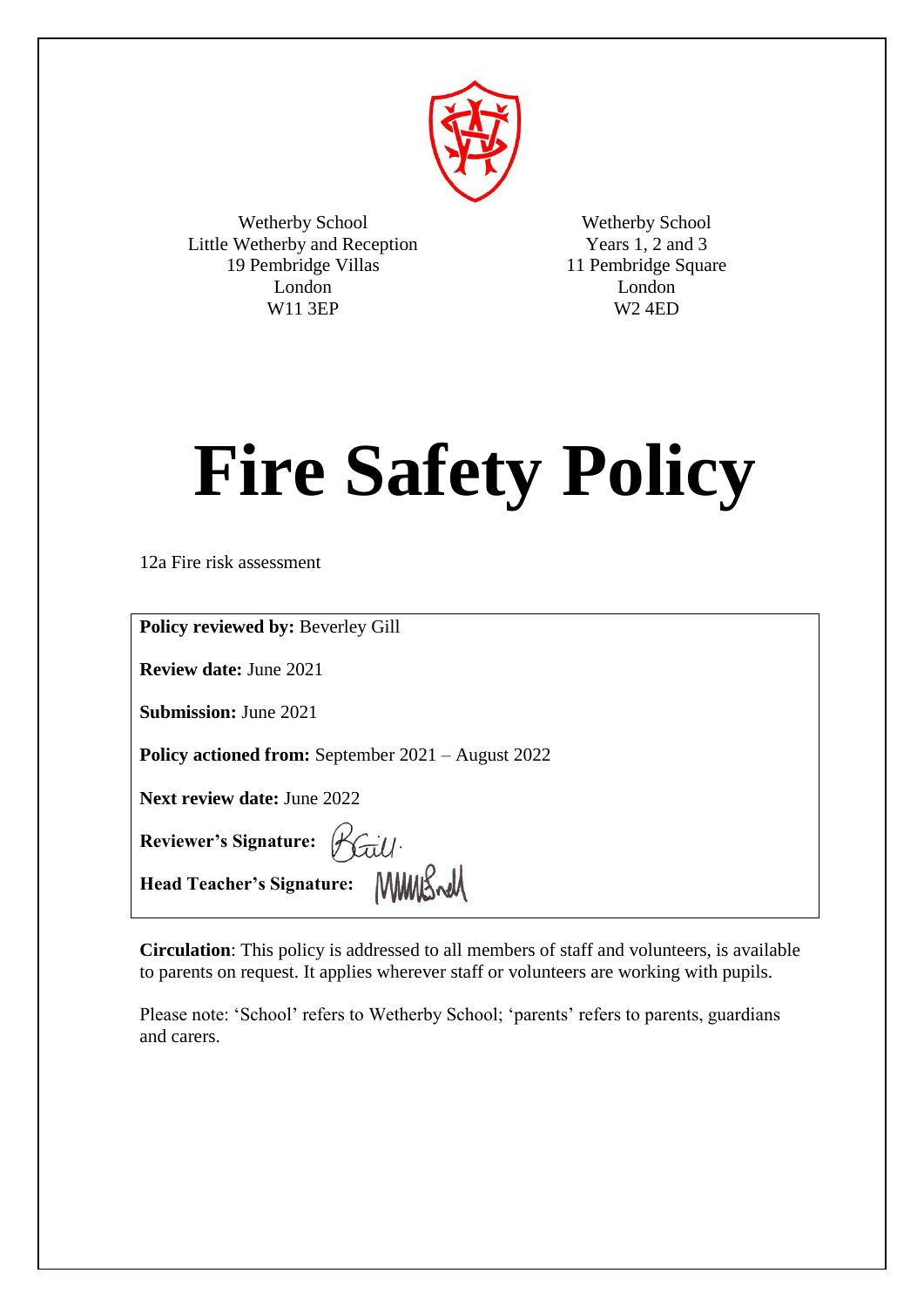

# **Wetherby School**

# **Fire Safety Policy**

# **Rationale**

At Wetherby School our aim is to minimise the risk to life and to reduce injury by maintaining the physical fire safety integrity of the school. The Fire Safety policy, procedures and risk assessments are designed to help our community to respond calmly and effectively in the event that a fire breaks out in our building or the buildings next door.

This policy works in conjunction with both the school's and Alpha Plus' Health and Safety policy and the Risk Assessment policy. This policy applies to all children in the school, including those in the EYFS.

# **The School Fire Procedure**

Notices displaying the school fire procedures will be displayed at each fire alarm call point.

Please refer to: Wetherby School Crisis Management and Emergency Procedures

# **The Fire Alarm**

The fire alarm is linked to Dualcom Station – a monitoring station. When the fire alarm is triggered, the monitoring station is alerted immediately; the monitoring station then immediately notifies the fire brigade, who will then attend the site. The fire brigade will always attend unless the alarm system is in test mode when the alarm is triggered. The school reports to Spy Alarms and Chubb when checking all fire detection and warning equipment.

## **Fire Exits and Routes**

All fire exit routes will be clearly marked. The routes are also displayed at each fire alarm call point on each floor of the building. Primary and secondary escape routes are marked on this map.

## **Role of the Fire Safety Manager**

The Assistant Head (Pastoral) and the caretaker are the designated Fire Safety Managers at both sites who are responsible for ensuring that:

- The Fire Safety policy is kept under regular review by Alpha Plus and the Senior Management Team and any necessary actions raised are reduced as far as reasonably practicable through adequate controls
- Co-ordinate the recording of daily, weekly, monthly and annual internal fire checks
- The Fire Safety policy is promulgated to the entire school community
- Ensure all staff attend fire safety awareness training sessions each time they are organised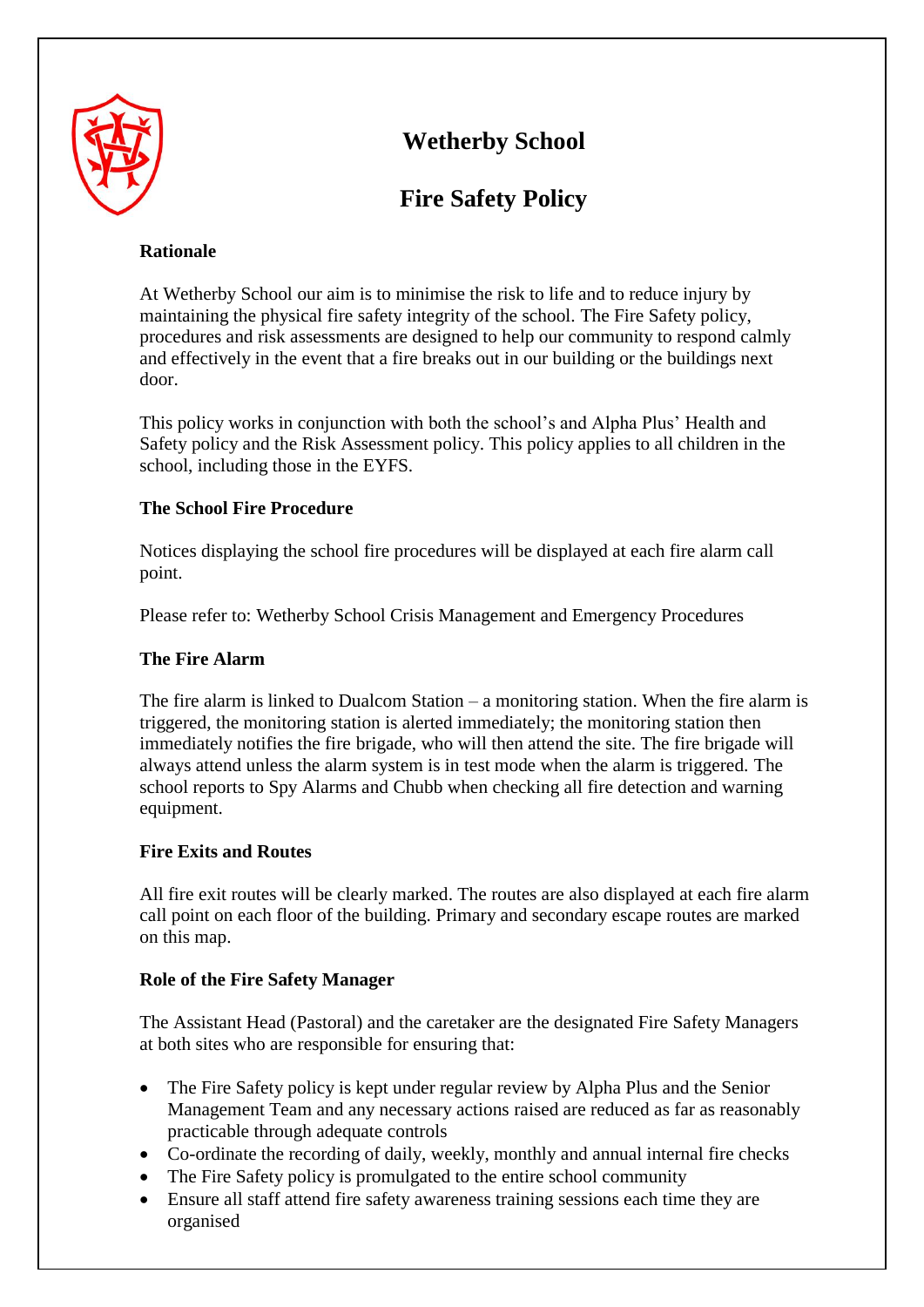- Everyone, including visitors, are given clear instructions on where they should go in case of a fire
- Records are kept of fire induction training given to staff
- Procedures for emergency evacuation are regularly tested and recorded
- Fire risk assessments are regularly reviewed and updated
- Fire prevention methods are meticulously followed
- Fire procedures and risk assessments are reviewed on each occasion
- All fire safety records are maintained and are available for inspection by any enforcement authority
- Ensure that external contractors are engaged to provide formal checks and inspections of fire fighting equipment and fire detection equipment

#### **Responsibilities of School Staff**

All school staff are responsible for:

- Maintaining a high standard of fire precautions in areas under their control or influence
- Ensuring that they are fully aware of the fire procedures and their role
- Ensuring that pupils, for whom they are responsible, are informed of the fire procedures
- Following all fire safety instructions and reporting any fire safety concerns immediately
- Following the school's fire procedures when the fire alarm rings

#### **Responsibilities of Fire Marshals**

At Wetherby School there is one fire marshal for each floor of each building. They are responsible for their designated floor in the building. The fire marshals' names are displayed on each floor. Should one of the fire marshals be absent then there is a reserve fire marshal. They must make sure that they have checked their floor for any pupils still there before they leave the building. Fire marshals will be fully aware of the fire procedures.

#### **Responsibilities of Pupils**

It is important that all pupils are given an explanation of the school's fire procedures regularly. There will be termly fire practices for both sites and it is important that all pupils follow the fire procedures correctly and sensibly. These fire practices usually take place once a term.

#### **Visitors and Contractors**

All visitors and contractors are required to sign in at the school office. Here they will be issued with a visitor's badge, which should be worn at all times that they are on school property. Visitors and contractors are made aware of the school's fire procedures and where the assembly point is.

When large numbers of visitors are at the school for concerts, plays, exhibitions, etc a brief announcement is made advising them of the location of the emergency exits that they should use in the event of the alarms sounding.

This also applies should the school be using an external venue.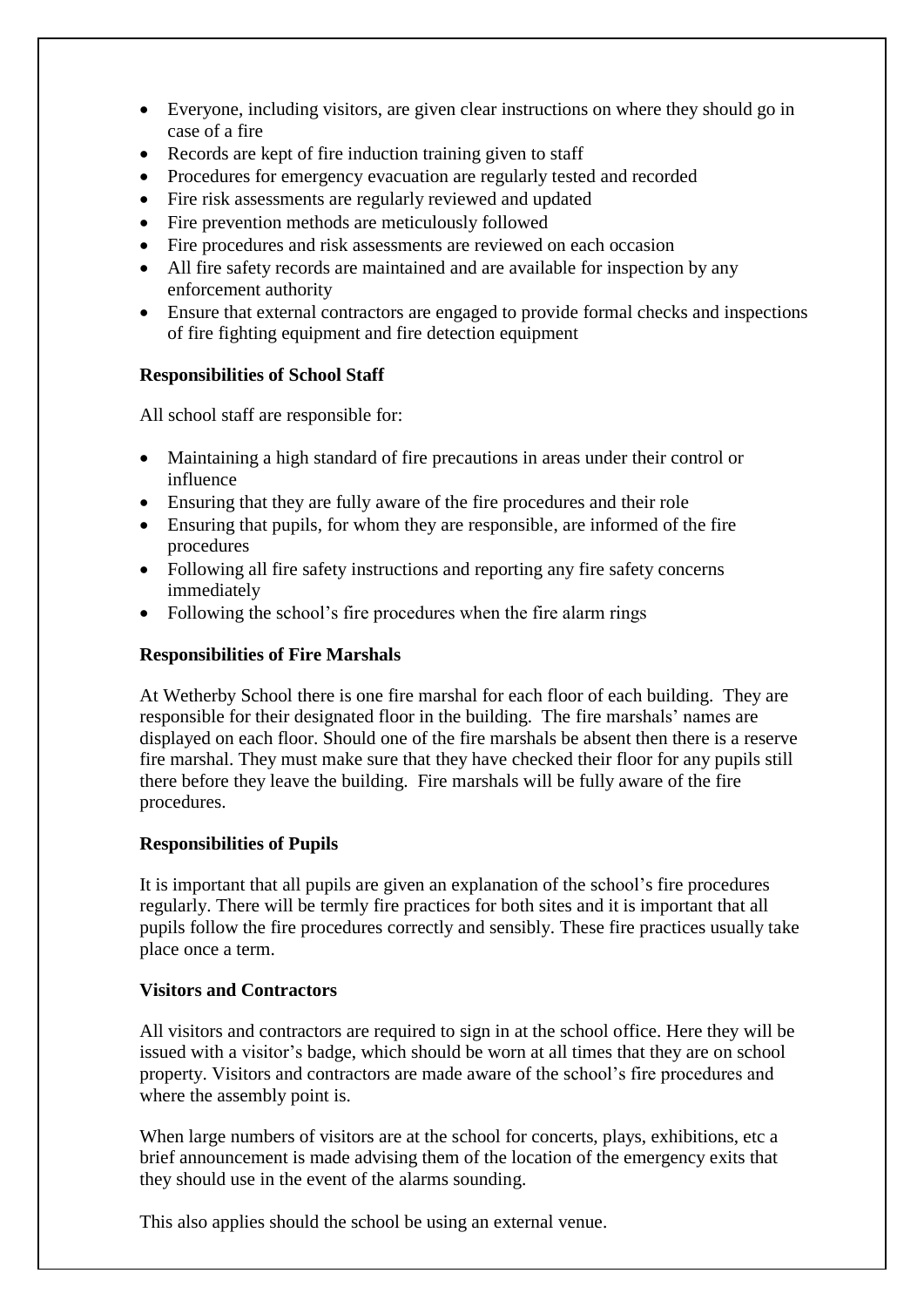# **Disabled Staff, Pupils or Visitors**

We have a special one to one induction on fire safety for disabled pupils and their parents and carers. Should a pupils be in a wheelchair then a member of staff will have the responsibility of ensuring they are safe and evacuated from the building. The pupil will be carried by the named responsible person. The named responsible person will not be a fire marshal.

#### **Fire Training and Evacuation Drills**

Training will be provided at least every two years for all permanent full time school staff in fire safety and the school fire procedure. Specific training will be organised for fire safety managers, both on appointment and at least every two years. All staff, whether temporary or permanent, will have the fire procedure explained to them, together with information on the location of the fire alarm call points, the sound of the fire alarm and the location of the escape routes, exits and assembly points.

#### **Raising the alarm**

In the event of alarm failure a hand bell will be rung in order to raise the alarm.

## **Calling the Fire Brigade**

The fire brigade will be alerted automatically once the fire alarm is activated. If there is any doubt as to the failure of the fire alarm system then the fire brigade should be called immediately.

## **Meeting the Fire Brigade**

The Fire Safety Managers are responsible for ensuring that one member of staff is available to meet the fire brigade on arrival and in their absence there is a member of staff to deputise for them. At 19 Pembridge Villas this will be the Head of Reception (Pastoral). At 11 Pembridge Square this will be the Assistant Head (Pastoral).

#### **Fire Practices**

There are fire practices held every term on both sites. The fire alarm is checked on a weekly basis and all relevant tests are recorded in the Property Management File and SharePoint. At 11 Pembridge Square this is usually on a Friday at 8.15am and at 19 Pembridge Villas this is usually on a Wednesday at 8.15am. This helps to ensure that the school can be safely evacuated in the event of a fire.

#### **Fire Prevention Methods**

The following fire prevention methods are in place:

- Fire notices and evacuation signs are displayed in every room, corridor and stairwell
- Fire extinguishers are located in the building in accordance with the recommendations of professional advisors
- Automatic door closures that are activated by the fire alarms are fitted on doors
- All doors have special fire seals on them
- The doors have fire proof glass in them and all doors are fire proof (30 minutes)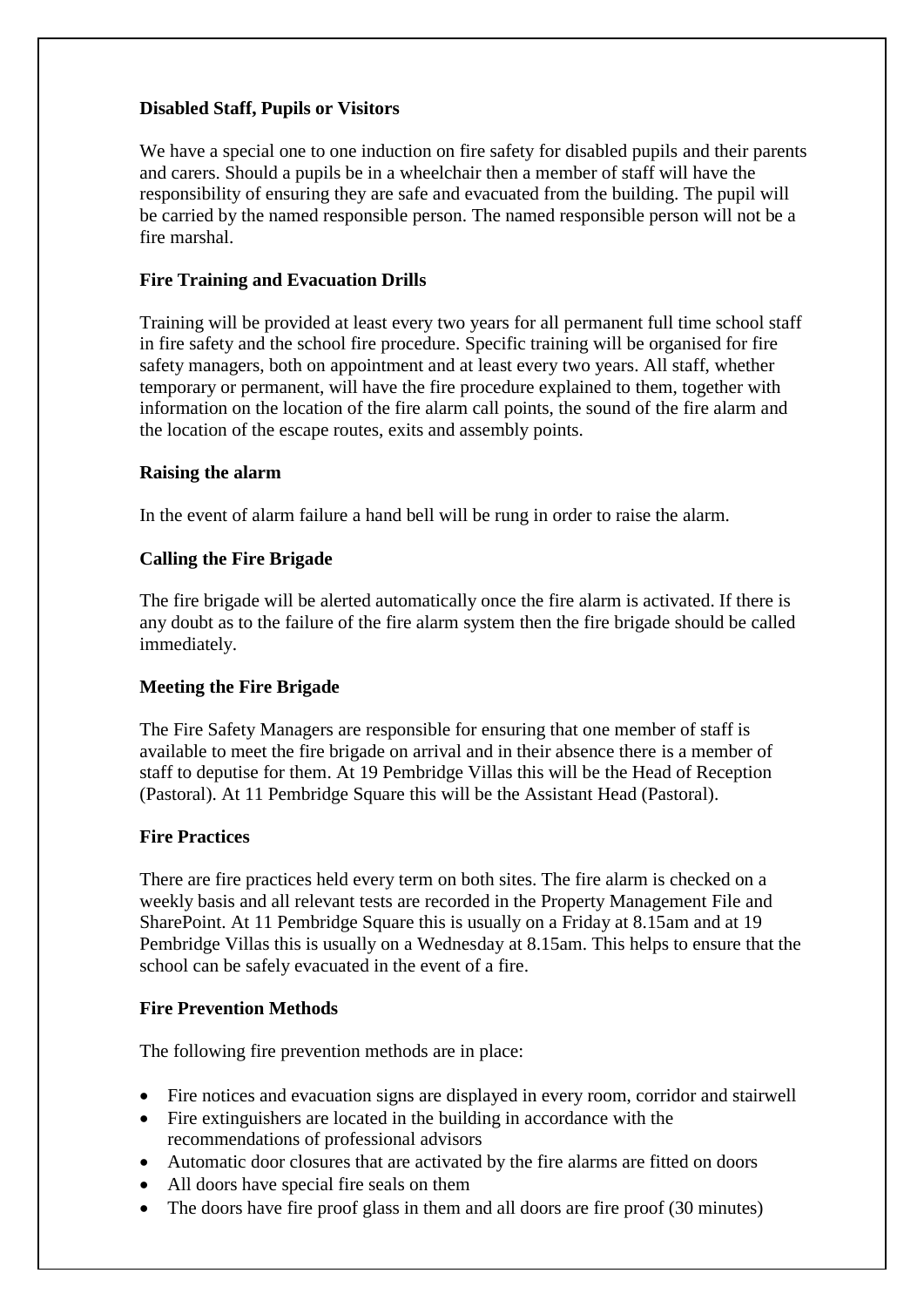- The master panel for the alarm system is located in the entrance hall and shows the location of the fire
- Alarms sound in all parts of the building
- Fire routes and exits are kept clear at all times
- Emergency lighting is in place and tested monthly
- The caretaker completes the following fire safety tests:
	- Daily visual checks of automatic door closers, fire alarm panels, smoke detectors and fire core points
	- Weekly testing of fire alarms and recording all tests and defects defects are reported to SpyAlarms or PP Projects
	- Weekly checks of fire doors and automatic door closers
- The following additional fire safety checks are carried out by approved contractors:
	- Six monthly professional check on fire detection and warning equipment
	- Annual service of alarms, smoke detectors, emergency lights, sprinklers, smoke control systems and fire extinguishers
	- Annual FRA Fire Safety Inspection carried out by Fire2000
- Records of all tests are kept in the Property Record files and SharePoint.

## **Electrical Safety**

Wetherby School has current electrical installation certificates and regular portable electrical testing is carried out on all electrical equipment. All electrical equipment in classrooms e.g. computers, projectors, printers, etc. and in the kitchen are switched off at the end of the day. A record of all tests are kept in the Property Record files and SharePoint.

## **Lighting Protection and Emergency Lighting**

All lightning protection and earthing conforms to BS 6651-1999. It is tested annually by a specialist contractor. This is organised by Head Office and a record of all tests are kept with PP Projects. All emergency lighting is checked monthly and annually and a record of all tests are kept in the property record file and SharePoint.

## **Gas Safety**

All gas appliances are regularly maintained and serviced by Gas Safe Registered Engineers. All kitchen equipment is switched off at the end of service. Gas usage in the school kitchen is the responsibility of the catering company, CH&Co. The school gas boilers are serviced annually by a specialist contractor, which is organised by (PP Projects); all records are kept in the property record file and SharePoint.

## **Safe Storage**

We ensure that flammable materials used in teaching or maintenance are stored correctly.

## **Rubbish and Combustible Materials**

All flammable rubbish and combustible materials are removed at the end of the school day.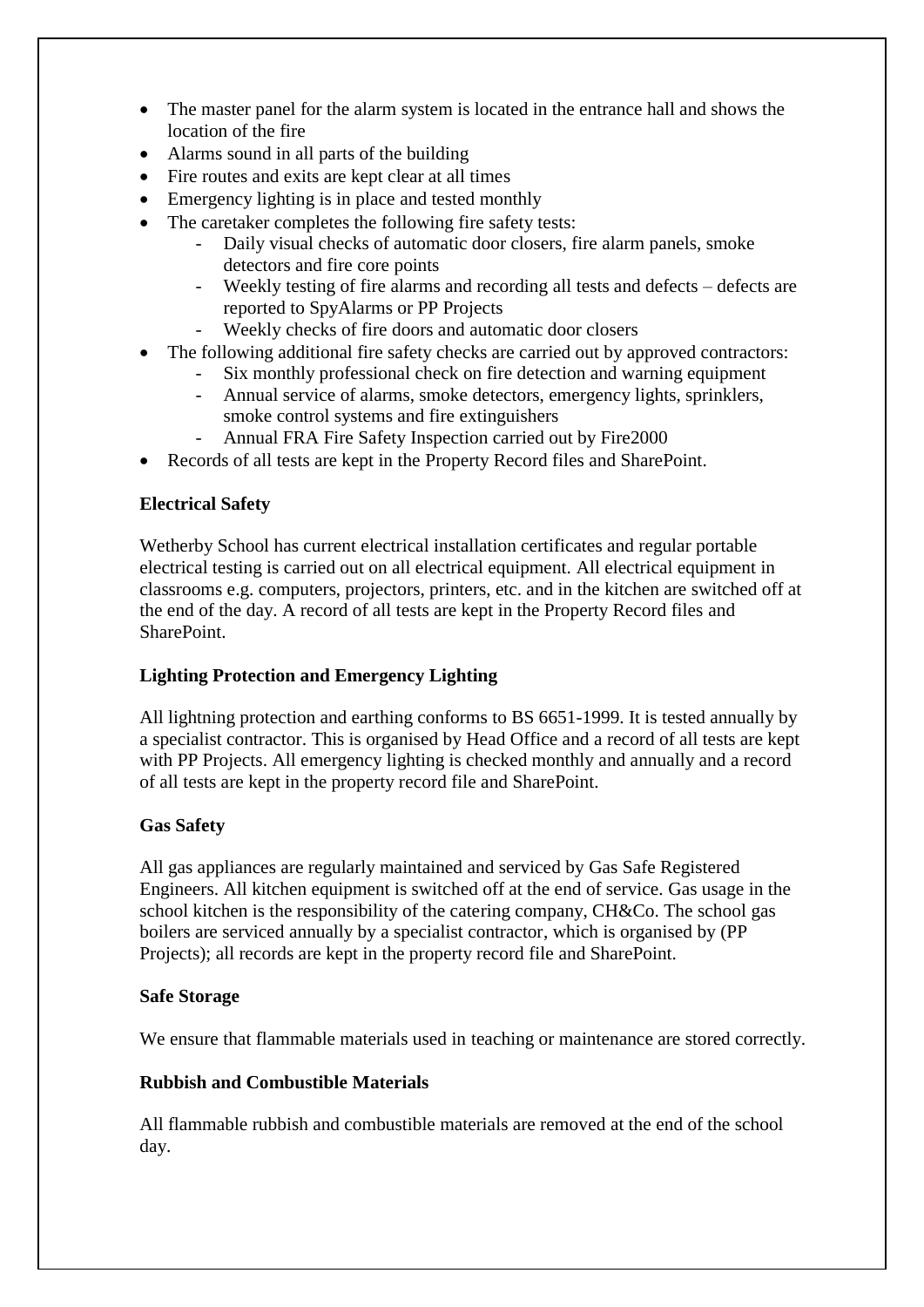# **Letting or Hiring the School**

Wetherby School does not let itself out to external companies. Should this happen the hirer should certify that he/she has read and understood the School's Fire Safety policy and procedures.

#### **Maintenance of Fire Doors, Fire Exit Doors, Fire Equipment and Systems**

Fire extinguishers, fire alarm systems and emergency lighting are maintained under a central contract administered by professional consultants. However, the school will carry out the following tests on the systems and precautions between maintenance visits:

| <b>System</b>                                                        | <b>Frequency</b>          | <b>Method of Test</b>                                                                                                                                                                                                                                                                                                                                 |
|----------------------------------------------------------------------|---------------------------|-------------------------------------------------------------------------------------------------------------------------------------------------------------------------------------------------------------------------------------------------------------------------------------------------------------------------------------------------------|
| Fire Alarm                                                           | Weekly                    | Test key operation of different<br>call point each week in rotation.                                                                                                                                                                                                                                                                                  |
| Fire Alarm                                                           | Daily                     | Visual check of panel for fault<br>indications.                                                                                                                                                                                                                                                                                                       |
| Automatic Door Holders and<br>Closers connected to the Fire<br>Alarm | Weekly with Fire<br>Alarm | Confirmation that doors release<br>and close with the operation of<br>the fire alarm.                                                                                                                                                                                                                                                                 |
| <b>Emergency Lighting</b>                                            | Monthly and<br>Annually   | Operation of test switch or circuit<br>breaker and check that light<br>illuminates. This is recorded on<br>the Emergency Light Test Record<br>Form. Faults are also recorded.                                                                                                                                                                         |
| Fire Extinguishers, fire<br>blankets, etc                            | Annually                  | Check that seals are intact,<br>equipment has not been removed<br>or tampered with and annual<br>inspection and maintenance is in<br>date. A full service of all fire<br>equipment is completed by a<br>credited competent external<br>company. They ensure the label<br>on each side is updated with the<br>date of the most frequent<br>inspection. |
| <b>Fire Doors</b>                                                    | Weekly                    | Check that doors are closing fully<br>and, where fitted, latches are<br>operating.                                                                                                                                                                                                                                                                    |
| <b>Stairwells and Stairwell</b><br>Enclosures                        | Daily                     | Daily Check that combustible<br>material and storage has not been<br>placed inside protected stairwell<br>enclosures.                                                                                                                                                                                                                                 |
| Corridors, Escape Routes and<br><b>Fire Exit Doors</b>               | Daily                     | Check exit doors are unlocked<br>and that escape routes are free of<br>obstruction.                                                                                                                                                                                                                                                                   |